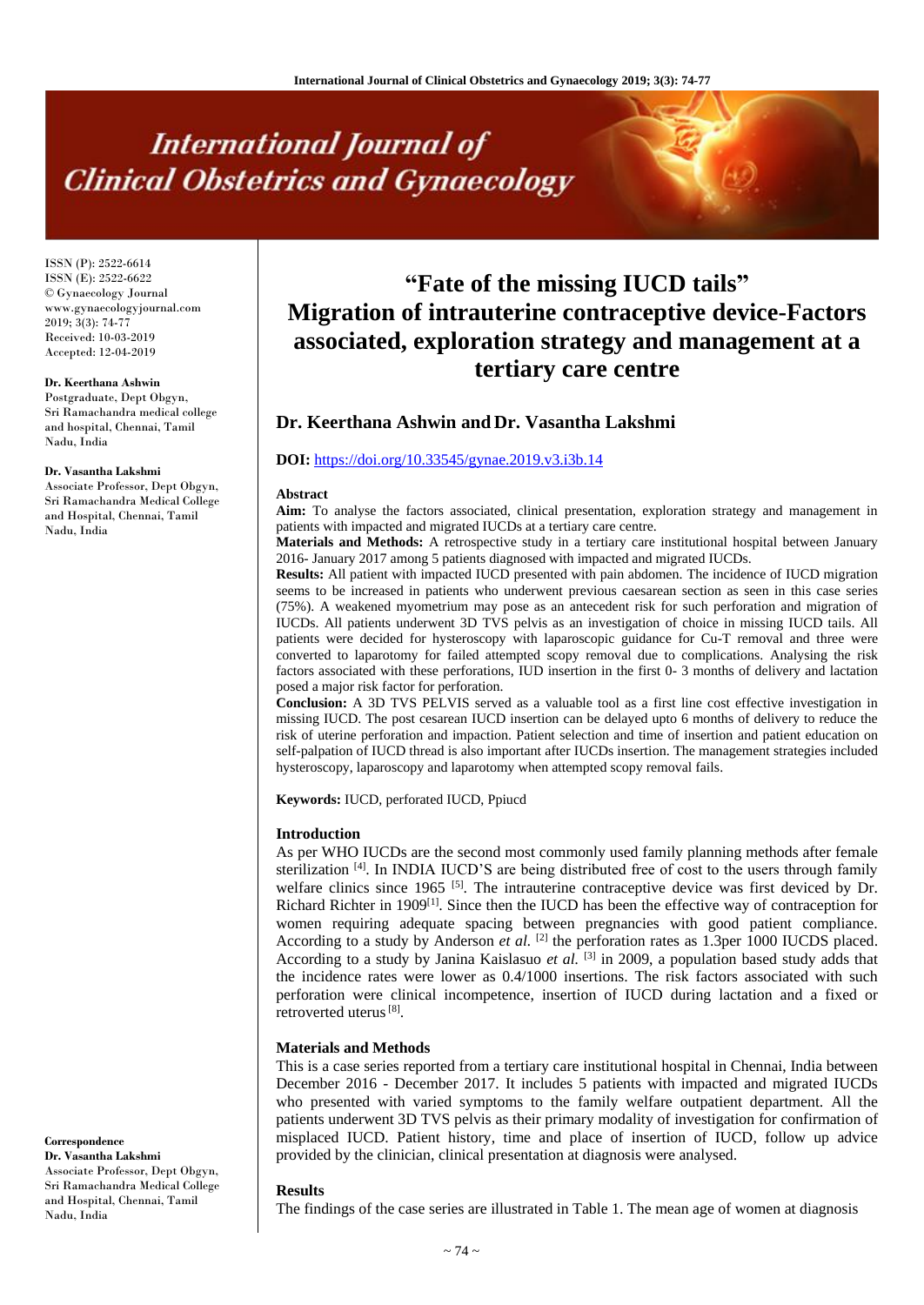of misplaced IUCD was 27.6yrs. All patients had a history of pain subsequently after Cu-T insertion and pain persisted for 2 patients for two months. Among the 5 migrated IUCD's, post placental insertion constituted 40%, Cu-T insertion less than 6 weeks of delivery constituted 40% and one patient had Cu-T inserted one year after delivery. On comparison of the 5 cases as shown in table 1, only 1 patient was educated on self-palpation of IUCD thread during menstruation and the rest 4 were unaware of the same. All IUCD insertions were done by trained doctors and midwifes (2 Gynecologist and midwives).Lactation posed a major contributing factor in Cu-T migration as all the patients were invariably lactating during Cu-T insertion. The incidence of IUCD migration seem to be increased in patients who underwent previous caesarean section as seen in this case series (4 out of 5 patients).Mean delay between insertion of IUCD and diagnosis of impacted IUCDs were 3.2years ranging from 1 year to 7 years post insertion. All patients underwent 3D TVS pelvis as a first line of investigation to diagnose a misplaced IUCD. In all the 5 cases 3D TVS pelvis (Fig.1) was able to accurately diagnose the position of the misplaced IUCD and correlated with the intraoperative findings and aided in deciding the mode of management. 4 patients were planned for hysteroscopy guided Cu-T removal and 3 were converted to laparotomy due to broad ligament hematoma in one patient and dense adhesions (Fig.2) in the other two patient. One patient was planned for laparoscopic removal as ultrasound showed Cu-T anterior to the uterus protruding through the fundus. One patient who had a broad ligament hematoma required two packed cell transfusion and required a day of ICU care while the other 4 patients were discharged after 24-48 hrs of observation. All patients had uneventful post-operative recovery and had no further complaints on follow up.

# **Discussion**

IUCD has been considered as a long term reversible contraception for years and currently there are 180 million user worldwide <sup>[6, 7]</sup>. Midwives and gynecologists are given special training and are entitiled to Cu-T insertions after training programs conducted by the ministry of health and family welfare, Government of India. The incidence of uterine perforation by a study quotes incidence rates as low as 0.1/1000 insertions [9] .

The perforation can occur in two ways: immediately during insertion, following a technical failure of installation or it can occur secondary to a partial myometrial perforation during installation. This primary perforation can cause pain and discomfort to the patients and hence such symptoms post IUCD insertions shouldn't be taken lightly. All our patients gave a history of pain subsequently after IUCD insertion and one patient continued to have pain for 2 months. This partially embedded IUCD can undergo Intramyometrial migration which is further accentuated by the uterine contractions during lactation. This poses a risk of migration and perforation for lactating women opting for IUCD. The embedded IUCD causes an inflammatory phenomena with subsequent uterine contractions which will allow the IUD to continue its migration.

Secondary migration occurs into the Peritoneal cavity causing bowel and peritoneal adhesions (Fig 3) producing pain as seen in 3 out of our 5 patients who had impacted and migrated IUCD.

IUDs migrate into the peritoneal cavity (omentum, broad ligament, retropubic space) and can also migrate within an organ (ovary, proboscis, rectum, sigmoid colon, appendix, bladder), or exceptionally intravascular (stenosis of the iliac vein), sometimes in the subcutaneous fat [10]. According to Cochrane review and studies  $[11, 12]$  there is a high acceptance rate in the immediate postpartum period of 39% and hence favoring the Post placental of the PPIUCD however the limitations were that the patients were followed up only to 6 months post IUCD insertion and 22% of the patients did not turn up at the 6 week follow up. Hence adequate education on self-palpation of detection of missing IUCD tails and regular follow up is essential in a low resource setting. As seen in this case series 4 out of 5 patients were not given education on IUCD follow up and were diagnosed with perforated IUCD after a mean of 3.2 yrs. The recommended follow up schedule as advised by the Ministry of Healthy and Family welfare post IUCD insertion<sup>13</sup> is first visit after one month, preferably after next menstrual period. Subsequent visits after 3 months and 6 months followed by home visits by ANMs and Midwives. This follow up needs to be continued for atleast a period of 3 yrs with twice yearly visits as suggested by this case series analysis. During every visit the below said warning sings need to be looked for

The warning signs (PAINS)  $^{[13]}$ 

P: Period related problems or pregnancy symptoms

A: Abdominal pain or pain during intercourse

I: Infections or unusual vaginal discharge

N: Not feeling well, fever, chills

S: String problems

Although the postplacental insertion of IUCD has high acceptance rate which outweighs the expulsion rates, the safety of postcesarean postplacental IUCD insertion is questioned for its risk of uterine impaction, perforation and migration. A study by Caliskan *et al.* <sup>[14]</sup> that perforations occurred in patients who had IUCD inserted between 0-3 month of delivery and safe after 6 months of delivery. As lactational amenorrhoea is likely to provide contraceptive efficacy in women post-delivery the IUCD insertion in post cesarean section patients can be delayed upto 3-6 months.

# **Conclusion**

IUCD insertion as post placental in previous cesarean section and lactating patients served as risk factors associated for perforation of IUCDs.

Missing IUCD tails in patients attending the Family welfare outpatient department need to be investigated with a 3D TVS pelvis as a first line investigation modality which is cost effective.

Hysteroscopy, laparoscopy and laparotomy in failed scopy removal is used in management of misplaced and migrated IUCDs.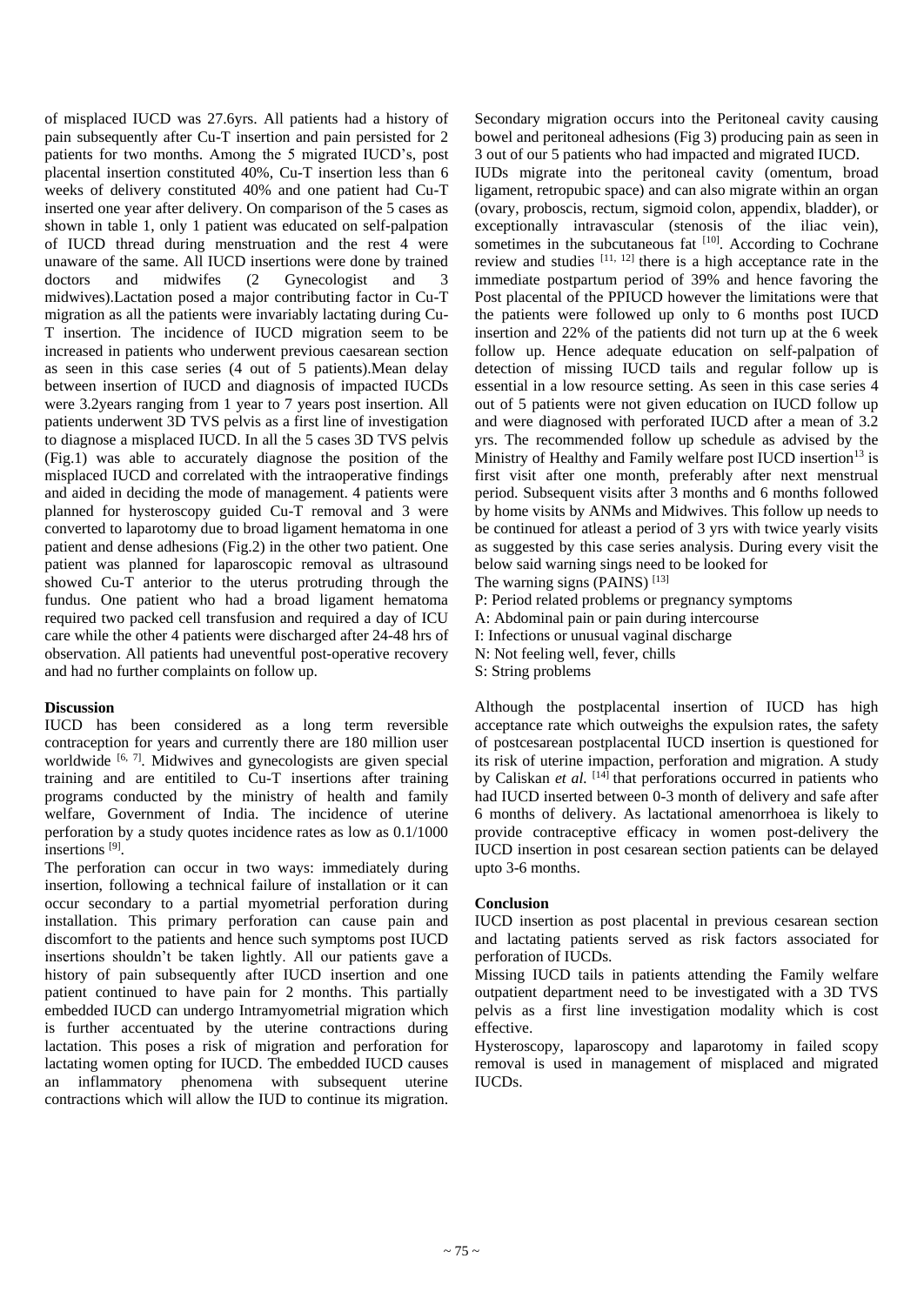

Fig 1: A 3D TVS pelvis image of a patient with IUCD embedded anterior to the uterus near bladder serosa 1B 3D TVS pelvis image showing empty uterine cavity 1C 2D ultrasound image of the same patient with misplaced IUCD.



**Fig 2A 2B:** intraoperative images of a patient who underwent laparotomy due to dense ashesions. IUCD seen perforated and embedded in the anterior wall.



**Fig 3:** Arrow showing IUCD seen embedded in the cornua with omental adhesions.

**Table 1:** The findings of the case series

|                                                         | Case 1                                                                                                                                                                                                                                                                                                                                                                                                | Case 2                                                                                                                                                                                                                                                             | Case 3                                                                                                                                                                                                                               | Case 4                                                                                                                                                                                                                                                                                                                                                  | Case 5                                                                                                                                                                                               |
|---------------------------------------------------------|-------------------------------------------------------------------------------------------------------------------------------------------------------------------------------------------------------------------------------------------------------------------------------------------------------------------------------------------------------------------------------------------------------|--------------------------------------------------------------------------------------------------------------------------------------------------------------------------------------------------------------------------------------------------------------------|--------------------------------------------------------------------------------------------------------------------------------------------------------------------------------------------------------------------------------------|---------------------------------------------------------------------------------------------------------------------------------------------------------------------------------------------------------------------------------------------------------------------------------------------------------------------------------------------------------|------------------------------------------------------------------------------------------------------------------------------------------------------------------------------------------------------|
| Age                                                     | 28                                                                                                                                                                                                                                                                                                                                                                                                    | 35                                                                                                                                                                                                                                                                 | 28                                                                                                                                                                                                                                   | 21                                                                                                                                                                                                                                                                                                                                                      | 26                                                                                                                                                                                                   |
| Parity                                                  | $\overline{\mathcal{L}}$                                                                                                                                                                                                                                                                                                                                                                              |                                                                                                                                                                                                                                                                    |                                                                                                                                                                                                                                      |                                                                                                                                                                                                                                                                                                                                                         |                                                                                                                                                                                                      |
| Type of IUCD                                            | <b>Cu-T 380A</b>                                                                                                                                                                                                                                                                                                                                                                                      | Cu-T 375                                                                                                                                                                                                                                                           | Cu-T380 A                                                                                                                                                                                                                            | Cu-t 380a                                                                                                                                                                                                                                                                                                                                               | <b>Cu-T380A</b>                                                                                                                                                                                      |
| Antecedents                                             | Caesarean                                                                                                                                                                                                                                                                                                                                                                                             | Caesarean                                                                                                                                                                                                                                                          | Normal Delivery and<br>conceived with Cu-T                                                                                                                                                                                           | Caesarean                                                                                                                                                                                                                                                                                                                                               | Caesarean                                                                                                                                                                                            |
| Time of insertion                                       | Post placental                                                                                                                                                                                                                                                                                                                                                                                        | One year after delivery                                                                                                                                                                                                                                            | 4 weeks after delivery                                                                                                                                                                                                               | Post placental                                                                                                                                                                                                                                                                                                                                          | 6 weeks after<br>caesarean                                                                                                                                                                           |
| Lactating                                               | Yes                                                                                                                                                                                                                                                                                                                                                                                                   | Yes                                                                                                                                                                                                                                                                | Yes                                                                                                                                                                                                                                  | Yes                                                                                                                                                                                                                                                                                                                                                     | Yes                                                                                                                                                                                                  |
| Circumstance discovered                                 | Approached for lap ST                                                                                                                                                                                                                                                                                                                                                                                 | Pain with Irregular cycles<br>And thread not felt                                                                                                                                                                                                                  | D and C done outside<br>And failed removal                                                                                                                                                                                           | Pain abdomen                                                                                                                                                                                                                                                                                                                                            | Pain abdomen                                                                                                                                                                                         |
| TVS pelvis                                              | IUD inside the uetrus                                                                                                                                                                                                                                                                                                                                                                                 | IUD noted inside the ueterus                                                                                                                                                                                                                                       | Anterior to the uterus                                                                                                                                                                                                               | <b>Iud</b> intrauterine                                                                                                                                                                                                                                                                                                                                 | Cu-t in anterior<br>myometrium                                                                                                                                                                       |
| Delay between insertion of<br><b>IUCD</b> and diagnosis | 3years                                                                                                                                                                                                                                                                                                                                                                                                | 7years                                                                                                                                                                                                                                                             | 2years                                                                                                                                                                                                                               | 3years                                                                                                                                                                                                                                                                                                                                                  | 1 year                                                                                                                                                                                               |
| Therapeutic measures                                    | Laparotomy                                                                                                                                                                                                                                                                                                                                                                                            | Hysteroscopy                                                                                                                                                                                                                                                       | Laparotomy                                                                                                                                                                                                                           | Laparotomy                                                                                                                                                                                                                                                                                                                                              | Laparoscopy                                                                                                                                                                                          |
| Location of IUCD                                        | Right broad ligament                                                                                                                                                                                                                                                                                                                                                                                  | Partially impacted to Left<br>cornua                                                                                                                                                                                                                               | Anterior to uterus near the<br>left cornua                                                                                                                                                                                           | Anterior wall of uterus                                                                                                                                                                                                                                                                                                                                 | Protruding through<br>uterine fundus                                                                                                                                                                 |
| Adhesions                                               | Nil                                                                                                                                                                                                                                                                                                                                                                                                   | Nil                                                                                                                                                                                                                                                                | <b>Bowel Adhesions</b>                                                                                                                                                                                                               | Uterus twisted and<br>adherent                                                                                                                                                                                                                                                                                                                          | Nil                                                                                                                                                                                                  |
| Remarks                                                 | Attempted removal via<br>hysteroscopy failed with the<br>formation of a broad ligament<br>hematoma of 5*5cm which<br>was concurrently visualized<br>on laparoscopy.Procedure<br>was converted to laparotomy<br>leaves of broad ligament<br>opened and hematoma<br>evacuvated, the horizontal<br>limb of the Cu-T was seen in<br>the right broad ligament and<br>same successfully removed in<br>toto. | On hysteroscopy the IUCD was<br>seen impacted in the left cornual loops were adherent to the<br>of the uterus with the horizontal left cornua. Procedure was<br>limb buried and vertical limb<br>visible and successfully<br>removed under hysteroscopic<br>vision | On laparoscopy, Cu-T was<br>not visualized however<br>fimbriae, large bowel<br>converted to laparotomy<br>and bowel adhsions<br>removed and Cu-T was<br>seen buried beneath the<br>bowel adhesions and same<br>removed successfully. | Laparoscopy done showed<br>uterus pulled up and seen<br>rotated by 180 degree with<br>dense adhesions of the<br>right lateral wall of the<br>uterus to the anterior<br>abdominal wall.procedure<br>converted to laparotomy<br>and adhesiolysis<br>done, uterus was untwisted<br>and cu-t impacted in the<br>anterior wall of the uterus<br>was removed. | laparoscopy done<br>showed Cu-T<br>protruding through<br>the uterine serosal<br>layers at the fundus.<br>No adhesions noted<br>and Cu-T removed<br>under laparoscopic<br>guidance with 10mm<br>claw. |

**References**

1. Richter R. Ein mittel zurVerh¨utung derKonzeption,

Deutsche Medizinische Wochenschrift. 1909; 85:1525- 1527,